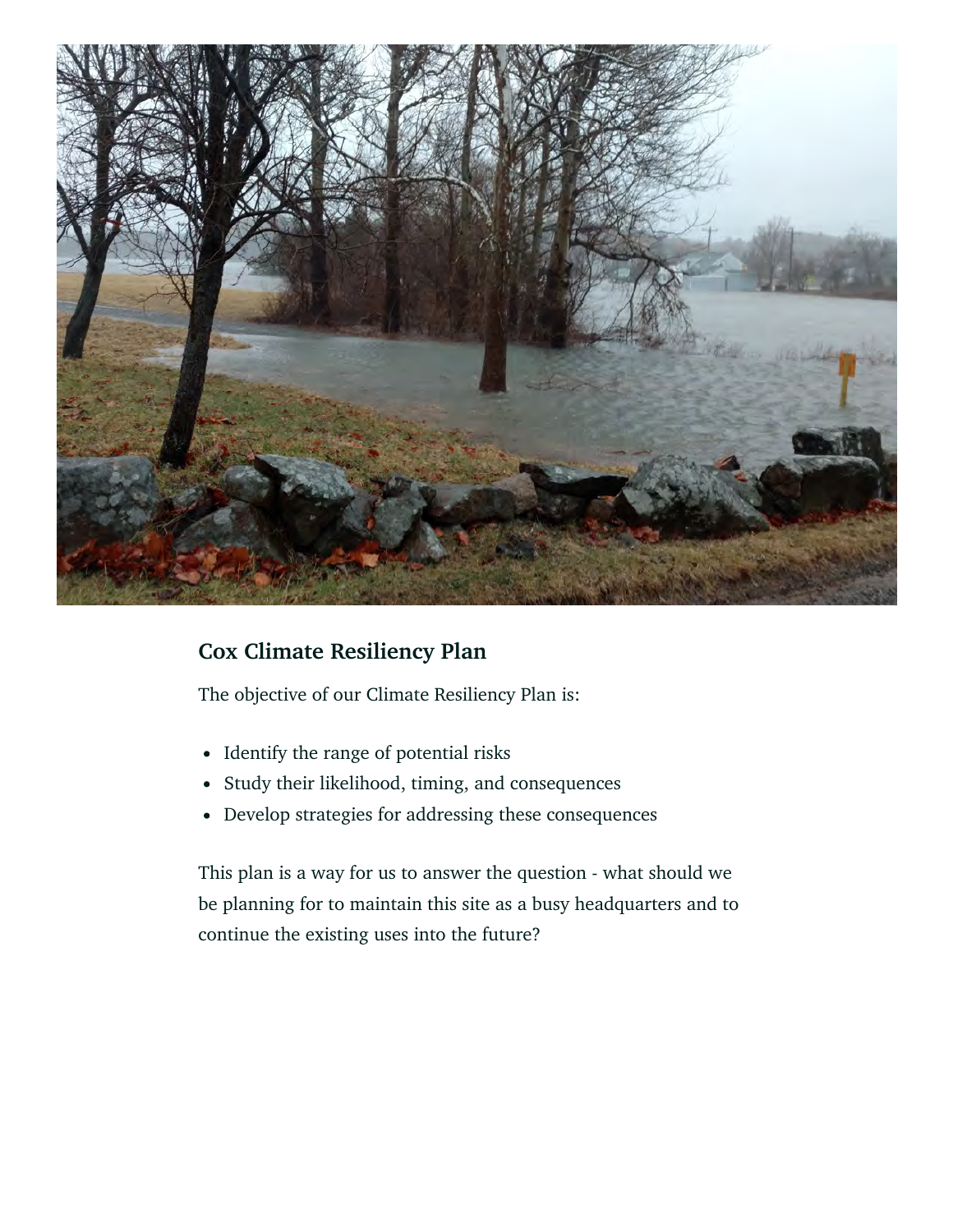

## **Adaptive Plan**

In order for us to decide where and what adaptive measures needs to take place at the Cox Reservation, we have identified areas at risk using the inundation scenario maps shown previously.

As a part of our adaption plan, we have worked with a consultant to determine what the best course of action is to make the culvert and causeway climate resilient. Public safety and safety of the Greenbelt staff is a top priority in this plan which is why the Emergency Response Plan has been implemented.

The completion of this plan is the first step towards future changes that will ensure the longevity of the Cox Reservation as an attraction for visitors of all kinds.